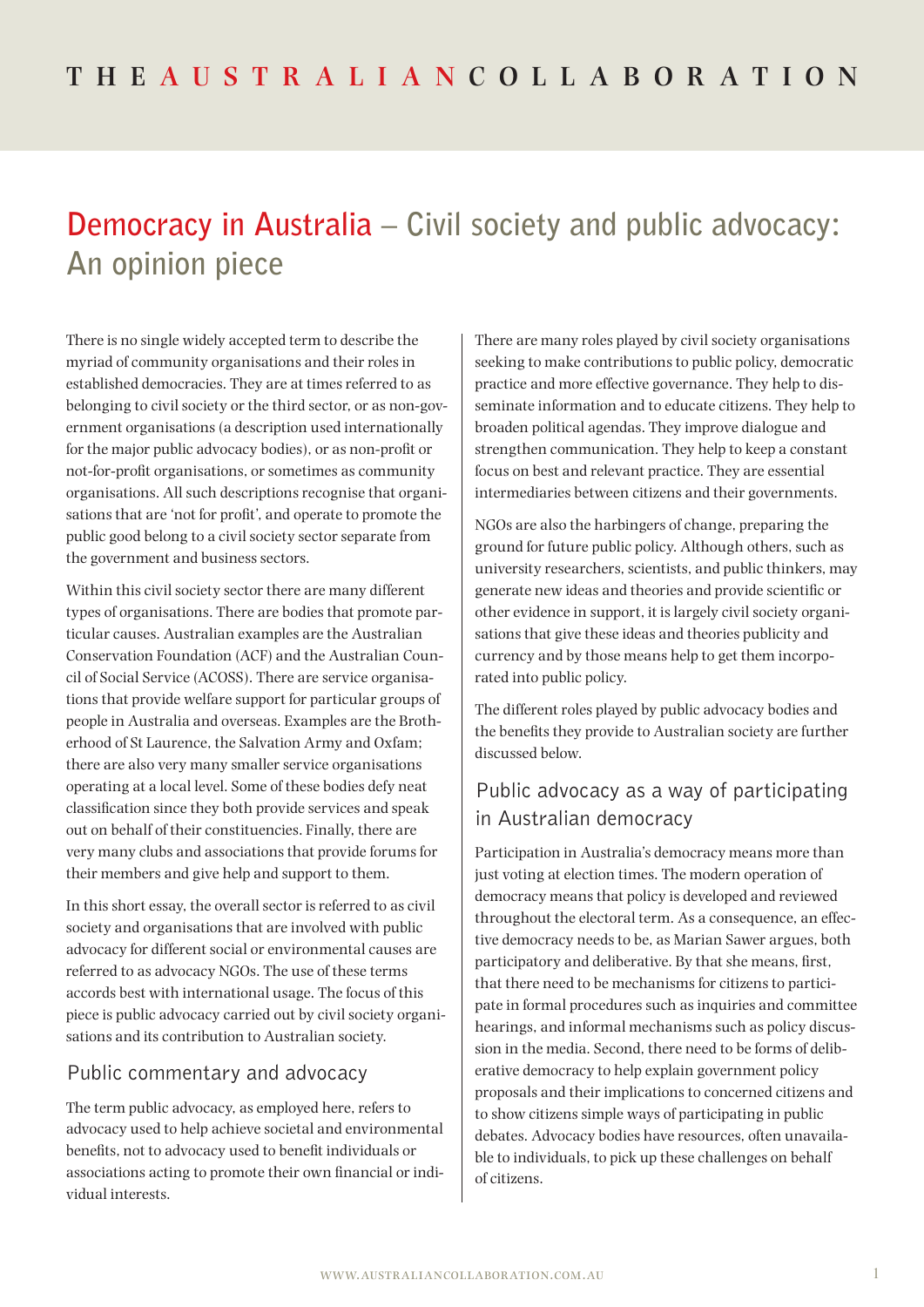Very many more Australians participate in civil society organisations than belong to political parties; the Australian Survey of Social Attitudes in 2003, for example, found that over 80% of Australians are members of at least one voluntary association. Sawer writes that the Internet campaigning organisation Get Up! has far more members than the combined members of all the registered political parties in Australia.

## Public advocacy on behalf of marginalised groups

Advocacy bodies have a special role to play in representing marginalised groups in Australia. Sawer points out that they can focus the attention of governments on valid but 'electorally unpopular' groups who may otherwise become the victims of wedge politics. An organisation representing these individuals can mobilise research and policy arguments in a way individuals cannot. An effective organisation can make sure, as Edgar says, that "marginalised people are not further marginalised by the inaccessibility of government".

## Public advocacy to prevent environmental degradation in Australia

Australia of all the developed countries is widely judged to be the most vulnerable to the environmental threats facing the world. Australia's environmental advocacy bodies have a critical role to play in ensuring that scientists' warnings reach a wide public and are fully understood and taken into account by decision-makers. The wholesale changes required to achieve a sustainable future require public advocacy skills of a very high order.

## Public advocacy to focus attention on abuses of honest, transparent, accountable and effective government and the private sector

Honesty, transparency and accountability in government and business are only achieved by constant vigilance. It is the citizen organisations that are devoted to the preservation of democratic practices that exert the pressure to alert the media and others to malpractice and injustice. It is especially civil society organisations such as the Accountability Round Table, newDemocracy, the Public Interest

Advocacy Centre, and the Councils of Civil Liberties in conjunction with university networks such as the Democratic Audit of Australia, that not only keep pressure on government to improve their democratic practices but also provide them with detailed and informed suggestions about effective ways to act.

# Public advocacy to draw attention to international poverty and abuses of human rights and to environmental degradation worldwide

The Australian Council for International Development (and the international aid agencies that fall under its umbrella) and the United Nations Association of Australia play crucial roles in keeping public attention focused on poverty, disease and other human rights abuses and problems in the poorest countries of the world. They monitor progress towards the United Nations Millennium Goals. They lobby the Australian Government to increase its aid contribution and to focus the aid more sharply on the areas of greatest need.

International bodies such as Amnesty International are renowned for their work in uncovering and exposing human rights abuses. Others such as the World Wide Fund (WWF) and Greenpeace, together with the International Union for the Conservation of Nature (IUCN), play lead roles in lobbying in international gatherings and in other ways for action to preserve the planet as a habitat for all living creatures.

A world without such advocacy bodies would be a world with no conscience and no sustained public and private pressure to shame governments and businesses into action. It would also be one deprived of knowledge and skills to contribute to the solution of the world's problems.

### Representativeness

The NGO movement speaks in its diversity for a myriad of community interests that without it would have no voice. Many of the larger organisations are also representative of extensive networks. Some such as the Australian Council of Social Service, the peak body of Australian social service organisations, are umbrella organisations that have widespread networks of member bodies. ACOSS reported that in the financial year 2007-2008, its member organisa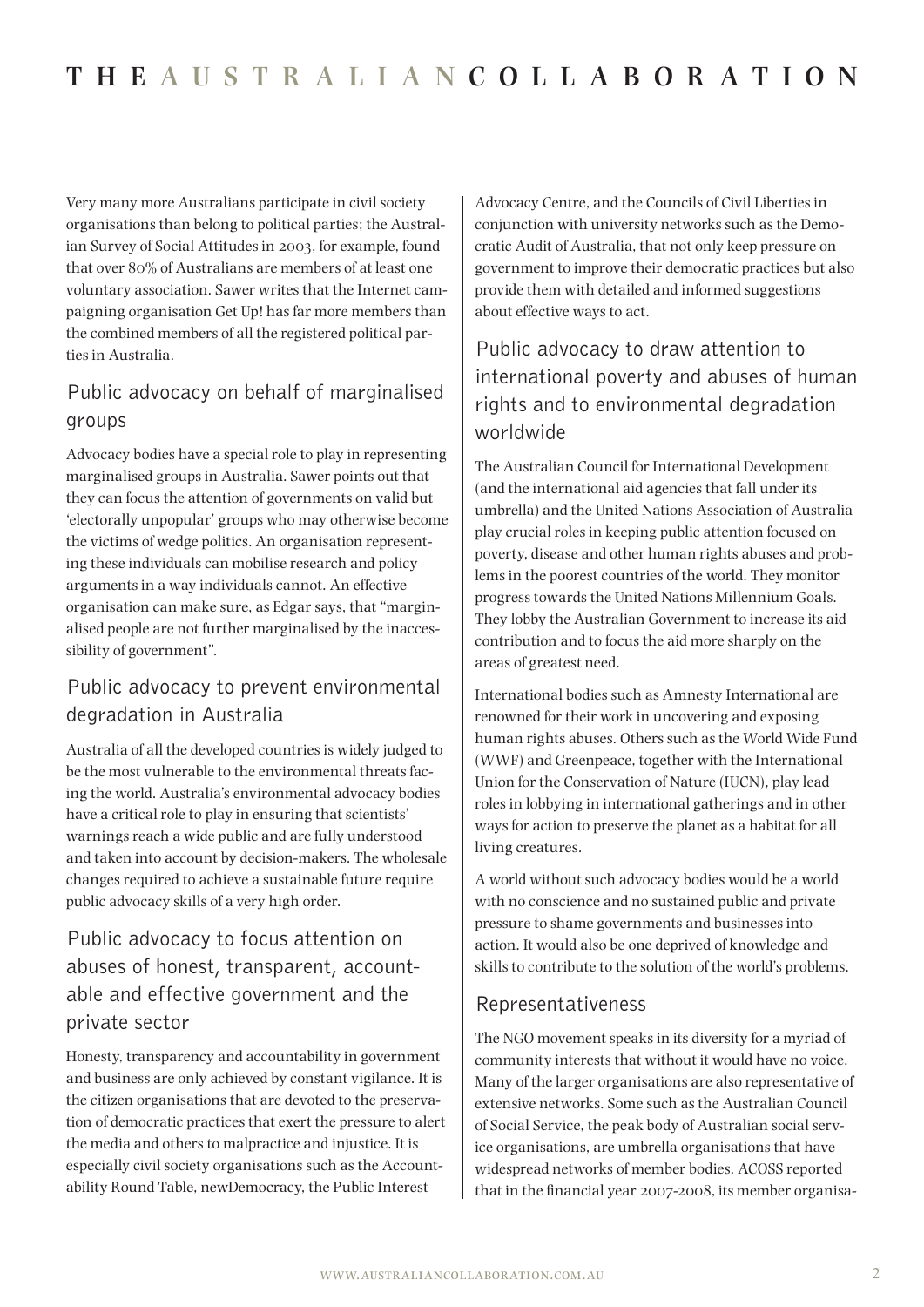tions provided services to over 3 million people. Other bodies such as the Australian Conservation Foundation have a very large number of individual members (approximately 40,000) who elect the Foundation's Council which in turn elects the Board. Both these examples illustrate how representative NGOs can be of citizen interests.

## The trust in which NGOs are held

Of special note is the trust placed by Australians (and other citizens worldwide) in civil society advocacy groups. Opinion poll after opinion poll has found the same answers. Late in 2005, the global public relations giant Edelman published the results of a survey of opinions of high-ranking executives, bureaucrats and senior journalists. Once again the poll found that NGOs were given the highest rating for trustworthiness ahead of government, business and universities, a finding that would surprise many people. The survey results illustrate better than any other argument the value placed by the community on public advocacy bodies in civil society.

## Parliamentary and government acknowledgement of these advocacy roles

Advocacy organisations are important sources of specialist community expertise which governments regularly draw on. They are also sources of ideas and creativity for public policy. There have been many formal and informal acknowledgements of these roles and of the value and importance of advocacy bodies to a robust, effective and open democracy. Two examples follow.

In 1991, the House of Representatives Standing Committee on Community Affairs, when reporting on the role of nongovernment organisations, said:

An integral part of the consultative and lobbying role of these organisations is to disagree with government policy where this is necessary in order to represent the interests of their constituents. The submission by the Department of Community Services and Health to this review also pointed out that peak bodies can help departments by airing policy debates in the public arena.

A second example is the Australian Government commissioned Productivity Commission study to examine the

relationship between the civil society sector and the Government. The report states that the Government recognises:

… the critical role the not-for-profit sector plays in delivering services, advising and developing social policy, and advocating on behalf of marginalised groups. A strong relationship between the government and the sector will be crucial to the success of the agenda and related reforms.

## Changes in government responses to the role of civil society

The Howard government instituted changes to the treatment of civil society organisations which included defunding, forced amalgamations, and replacing organisational funding with contracts for services, which excluded policy or research work. Funding contracts also restricted organisations from making public statements without specific permission from government.

The Rudd Government moved early in its term to remove the gag clauses from government contracts which prevented civil society organisations from making public comment on Government policy. It also developed a 'Social Inclusion Agenda' which recognises the importance of such organisations in advocating on behalf of Australians who are marginalised and inadequately represented in the political process.

The Rudd and Gillard Governments have made other encouraging acknowledgments of the role of civil society bodies. In 2010, the Government signed the 'National Compact: *working together*', committing government departments to its principles, and allowing not-for-profit organisations to voluntarily sign-up. By early 2013, 881 organisations had partnered with the Government under the Compact.

In addition to their other provisions, the Compact and the Government's social inclusion agenda need to make formal acknowledgements of all the roles played by civil society organisations. They also need to fully acknowledge the importance of the right to disagree not only as democratic right but also as a means of testing draft policies and generating alternative and creative ideas for public policy.